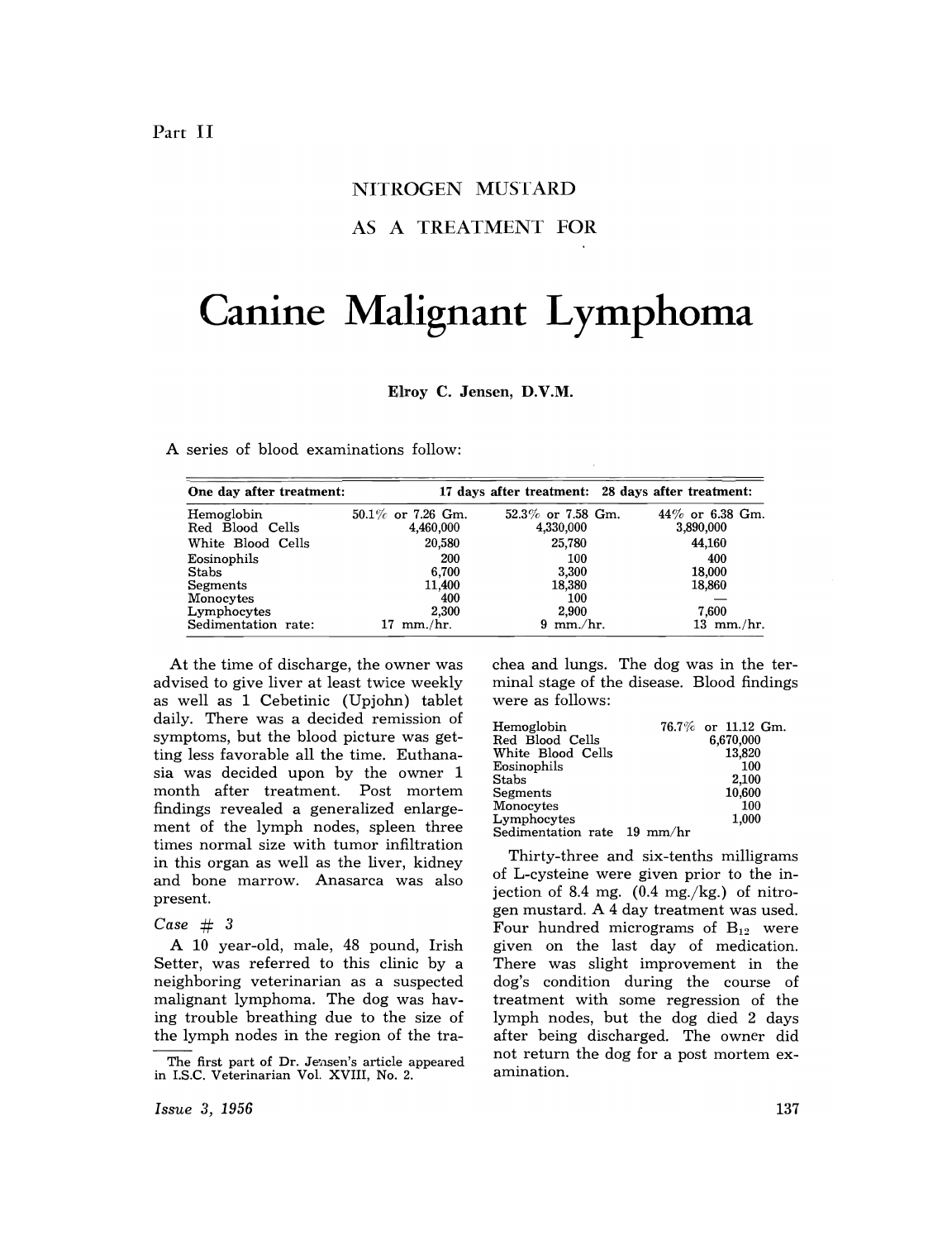## *Case* # 4

This was a 23 pound, 7-year-old, female, Scottish Terrier. All of the palpable lymph nodes were enlarged. Due to a lack of having the drug on hand, a delay of over 2 weeks occurred before the dog was treated. Three blood counts were taken as indicated below:

A 4 day treatment of nitrogen mustard was started. Forty milligrams of Lcysteine followed by 5 mg.  $(0.25 \text{ mg./kg.})$ of Mustargen was the dosage used. The lymph nodes became progressively smaller with each treatment. Four days later the dog was discharged. Five days following discharge, the dog was returned to

| 18 days prior to first<br>treatment. |        | one day prior to first<br>treatment. | 38 days after first<br>treatment. |
|--------------------------------------|--------|--------------------------------------|-----------------------------------|
| Red Blood Cells                      |        | 6,000,000                            |                                   |
| White Blood Cells                    | 23,600 | 27,600                               | 39.700                            |
| <b>Stabs</b>                         | 9,300  | 3,300                                | 15,500                            |
| Segments                             | 7,200  | 9,600                                | 15,000                            |
| Monocytes                            | 200    | 2,100                                |                                   |
| Eosinophils                          | 2,100  |                                      | 1,500                             |
| Lymphocytes                          | 4.700  | 12,600                               | 7,800                             |

At the time of the second blood count, the lymph nodes had increased considerably. However, the dog's general condition appeared good. The course of treatment consisted of 20 mg. of L-cysteine followed by 3.8 mg. of nitrogen mustard for the first day, the last three doses being increased to  $5.0$  mg.  $(0.5 \text{ mg./kg.})$  of nitrogen mustard daily. The dosage of Lcysteine was the same. At the end of therapy the lymph nodes had decreased by one-third. The dog was discharged on the last day of medication. Thirty-eight days later, a 3 day course of treatment was initiated using a daily dosage of 20 mg. L-cysteine and 5 mg. nitrogen mustard. The dog vomited on the second day. The second course of therapy was not as effective in causing a regression of the lymph nodes. Six weeks after the last course of therapy the dog died. The dog was not returned for a post mortem examination.

## *Case* # 5

The patient was a 5-year-old, 44 pound, male, Dalmatian with a history of having enlargement of the superficial lymph nodes of two or more weeks duration. A blood count revealed the following:

| Hemoglobin        | $59.1\%$ or 8.57 Gm. |
|-------------------|----------------------|
| Red Blood Cells   | 6.050,000            |
| White Blood Cells | 45,900               |
| Stabs             | 9,600                |
| Segments          | 22,800               |
| Monocytes         | 400                  |
| Lymphocytes       | 13,200               |

the clinic as it hadn't eaten for several days. Two-hundred-fifty cc. of Dextrose and 50 cc. of Parenamine (Winthrop Stearns) was given subcutaneously and 500 cc. whole blood 1. V. The fluid therapy was continued the following day with the exception of the blood. A generalized jaundice was apparent. The dog died 2 days after admission. Post mortem findings were: liver one-third larger than normal with a slight cirrhosis and extensive central lobular coagulation necrosis; the spleen was five times its normal size with multiple septic infarcts; multiple septic infarcts were present in the kidneys; most of the lymph nodes were converted into abscesses containing a thin bloody exudate with the most extensive changes in the inguinal, iliac and submaxillary; the cadaver was icteric; multiple petechial hemorrhages w ere found throughout the cadaver. Bacterial cultures revealed *Streptococcus canis* septicemia. Microscopic examination of the spleen and liver revealed the typical lesions of malignant lymphoma. Whether the Mustargen treatment lowered the resistance of the dog to infection is a matter of conjecture.

### *Case* # 6

A 3-year-old, male, 27 pound, Cocker Spaniel was brought to the clinic because of swellings around the throat region which the owner had noticed for the last 2-3 days. All of the palpable lymph nodes

*Iowa State College Veterinarian*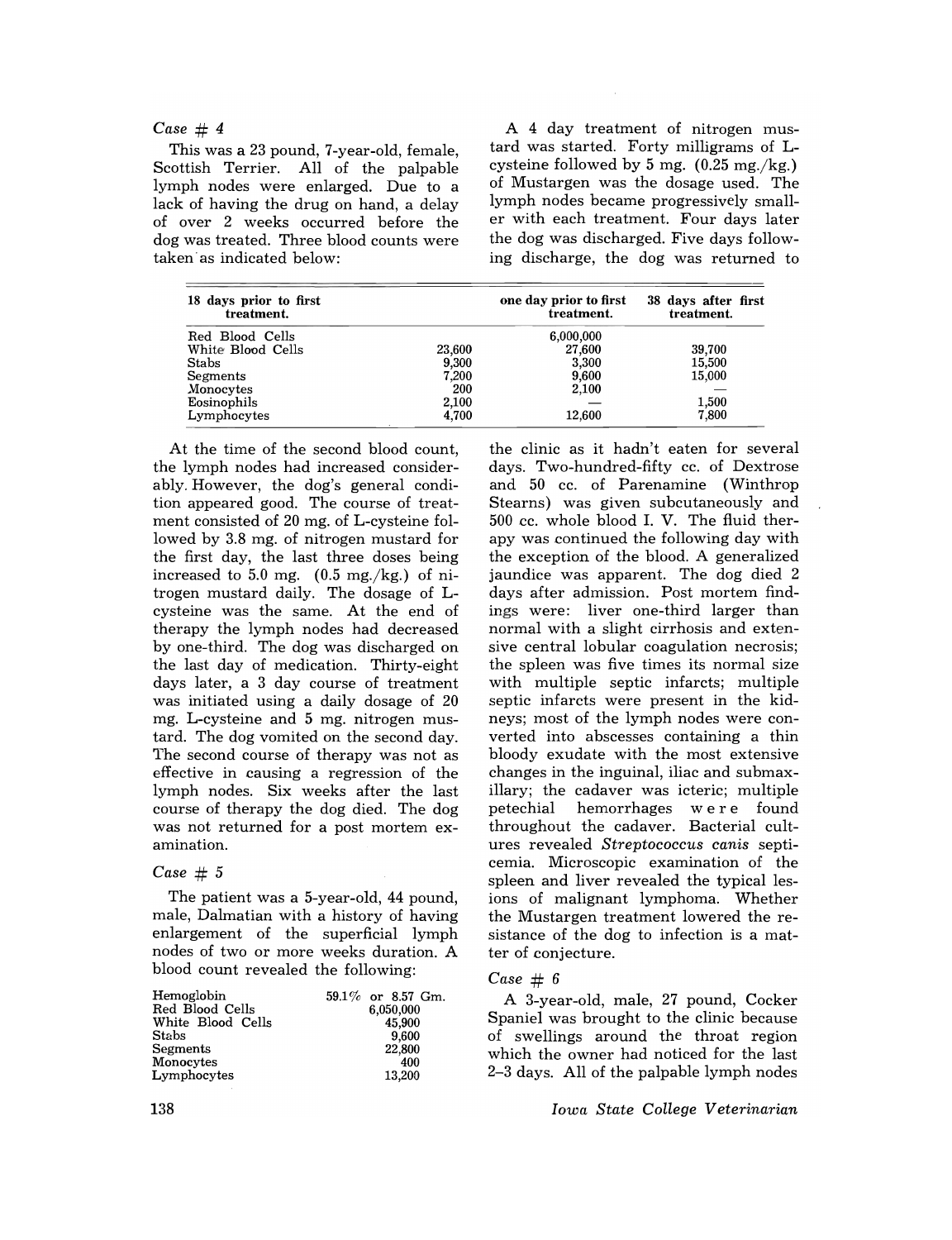

Malignant Lymphoma in a male cocker 51/2-years-old.

 $upper$  left  $-$  spleen typically enlarged.

lower left-kidney.

right-mesentaric lymph node attained 20 mm. diameter. Present at the root of the mesentary.

were larger than normal. A biopsy of a lymph node was made and was diagnosed as malignant lymphoma. The dog appeared active and alert. A white blood cell count and differential were made.

| White Blood Cells | 13.300 |
|-------------------|--------|
| Eosinophils       | 600    |
| <b>Stabs</b>      | 1,200  |
| Segments          | 1,800  |
| Monocytes         | 100    |
| Lymphocytes       | 2.900  |

Our supply of Mustargen was exhausted, so we told the owner we would call when our new supply arrived. Two weeks later the dog was given 24 mg. of Lcysteine and  $5.75$  mg.  $(0.475)$  mg./kg.) of nitrogen mustard daily for four doses. After the fourth treatment the lymph nodes had diminished greatly in size. The owner advised us by telephone that the dog had lived for approximately 4 months after the Mustargen treatment. She stated that the dog was quite depressed during the last few weeks of life.

### Discussion

According to research work done at Merck & Co., the effects of Mustargen resemble in many ways those produced by total body exposure to x-rays. Also, the therapeutic results of its administration are nearly comparable to those of total body irradiation. The fact that tissues damaged by this drug appear to recover more rapidly than those with an equivalent injury from x-ray is also a marked ad-

*Issue* 3, 1956

vantage. Spurr, et al<sup>9</sup>, speaking of the human, states nitrogen mustard can also be used in certain select cases of neoplasms where the condition has become roentgen resistant. Likewise, the drug could be used by those veterinary practioners who do not have x-ray therapy equipment available.

In this report, two females and four males were represented. The breeds treated were: Cocker Spaniel 3, Irish Setter, Scottie and Dalmatian 1 each. The age incidence was 3-10 years with an average of 6.3 years.

The dosage of Mustargen ranged from  $0.1$  mg./ $\text{kg}$ , to  $0.5$  mg./ $\text{kg}$ . There was little information available on the exact dosage of this drug for treatment of neoplasms in the dog, so our dosage varied in an attempt to find a satisfactory dosage as to tolerance by the animal and therapeutic effectiveness. From the few cases which we used the larger doses, it is doubtful whether the greater amount was much more effective than a dosage  $0.1-0.2$ . mg./ kg. Besides, increased quantity of Mustargen administered requires daily blood counts as the margin of safety with a drug of this sort is very small. A very serious leukopenia could occur. Rather than start with a maximum dosage, it probably would be better to gradually increase the amount by 1 mg. per day as advised in the human. This would enable the clinician to better guard against se